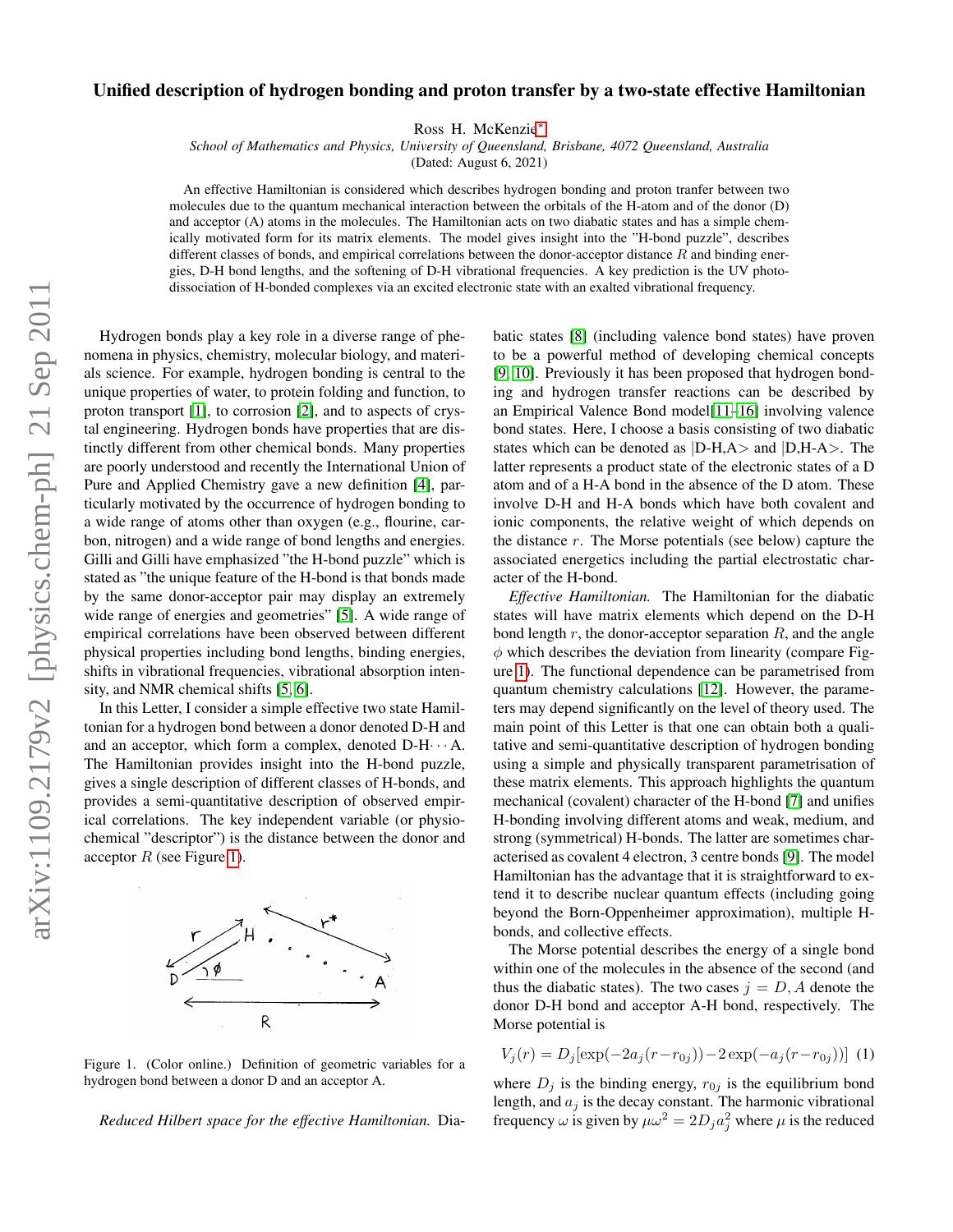mass. [For O-H bonds,  $\omega \simeq 3600 \text{ cm}^{-1}$ ,  $D \simeq 120 \text{ kcal/mol}$ ,  $a \approx 2.2/\mathring{A}$ ,  $r_0 \approx 0.96\mathring{A}$ .] A simple harmonic potential is not sufficient because the O-H bond is highly anharmonic and we will be interested in regimes where there is considerable stretching of the bonds.

I take the effective Hamiltonian describing the two interacting diabatic states to have the form

$$
H = \begin{pmatrix} V_D(r) & \Delta_{DA}(R,\phi) \\ \Delta_{DA}(R,\phi) & V_A(r^*) \end{pmatrix}
$$
 (2)

where the diabatic states are coupled via the matrix element

<span id="page-1-0"></span>
$$
\Delta_{DA}(R,\phi) = \Delta_0 \cos(\phi) \frac{(R - r \cos \phi)}{r^*} \exp(-bR) \tag{3}
$$

where  $r^* = \sqrt{R^2 + r^2 - 2rR\cos\phi}$  is the length of the A-H bond (see Figure [1\)](#page-0-0), and  $b$  defines the decay of the matrix element with increasing  $R$ . This functional dependence on  $R$  and  $\phi$  can be justified from that for orbital overlap integrals [\[17\]](#page-4-10) together with a valence bond theory description of 4 electron 3 orbital systems [\[9\]](#page-4-4). With regard to the angular dependence I have assumed that the  $\sigma$  overlap dominates the  $\pi$  overlap. Roughly  $\Delta_{DA}$  is the overlap of the hybrid (s and p) orbitals on the D and A atoms and there will be some variation in the parameters  $\Delta_0$  and b with the chemical identity of the atoms D and A. For the rest of the paper I focus on the case of linear H bonds ( $\phi = 0$ ) and [\(3\)](#page-1-0) can be written as

$$
\Delta(R) = \Delta_1 \exp(-b(R - R_1))\tag{4}
$$

where  $R_1$  is a reference distance,  $R_1 \equiv 2r_0 + 1/a$ .

*Potential energy surfaces.* In the adiabatic limit the energy eigenvalues are

$$
E_{\pm}(r,R) = \frac{1}{2}(V_D(r) + V_A(R-r))
$$
\n
$$
\pm \frac{1}{2} ((V_D(r) - V_A(R-r))^2 + 4\Delta(R)^2)^{\frac{1}{2}}.
$$
\n(6)

I now focus on the symmetric case  $D = A$  and return to the asymmetric case briefly at the end of the paper.

Figure [2](#page-1-1) shows the adiabatic energy eigenvalues (potential energy curves)  $E_-(r, R)$  and  $E_+(r, R)$  as a function of r, for three different fixed R values. Note three qualitatively different curves, corresponding to weak, moderate, and strong hydrogen bonds. For moderate bonds (corresponding to  $R \simeq 2.6\text{\AA}$  for an O-H···O system) the energy barrier becomes comparable to the zero point energy of the diabatic states,  $\hbar \omega/2 \simeq 1800 \text{ cm}^{-1} \sim 0.04D$ . Hence, for smaller R quantum nuclear effects become important. The lowest curve in Figure [2](#page-1-1) shows a ground state potential energy surface which has an extremely flat bottom, as is observed in quantum chemistry calculations for  $H_3O_2^-$  and  $H_5O_2^+$  [\[18\]](#page-4-11).

The value of  $\Delta_1 = 0.4D \simeq 2$  eV used here for O-H···O systems is estimated from comparisons of the model predictions with experimental H-bond energies (see Figure [5](#page-2-0) below) and vibrational frequencies (Figures [6](#page-3-3) and [7](#page-3-4) ) [\[19\]](#page-4-12). This is a relatively large interaction between the diabatic states, and is

comparable to values estimated from quantum chemical calculations at the MP2 level [\[12\]](#page-4-8). The competition between this large energy scale and the large energies of stretched bonds is key to understanding H-bond properties.



<span id="page-1-1"></span>Figure 2. (Color online.) Potential energy curves for the diabatic and adiabatic states of a symmetric hydrogen bonded system. The horizontal axis is proportional to the difference between the length of the D-H bond,  $r$ , and its isolated value,  $r_0$ . The vertical energy scale is D, the binding energy of an isolated D-H bond. All adiabatic curves are for  $\Delta_1 = 0.4D$  and  $b = a$ . The diabatic curves (dashed lines) are Morse potentials centred at  $r = r_0$  and  $r^* = R - r_0$  and correspond to isolated D-H and H-A bonds, respectively. For parameters relevant to a  $O-H \cdots O$  system the three sets of curves correspond (from top to bottom) to oxygen atom separations of  $R = 2.9, 2.6,$  and 2.3  $\AA$ , respectively, characteristic of weak, moderate (low barrier), and strong hydrogen bonds [\[5\]](#page-4-1). An important prediction of this model is the existence of the excited state with energy  $E_+(r, R)$  (upper curve).

*Insight into the H-bonding puzzle.* Figures [3,](#page-2-1) [4,](#page-2-2) [5](#page-2-0) show that varying R between  $2.4\text{\AA}$  and  $3.0\text{\AA}$  can lead to a wide range of D-H bond lengths and hydrogen bond energies. In an actual H-bonded complex the equilibrium  $R$  value will be determined by the total energy which includes contributions from the potential surface shown in Figure [3](#page-2-1) and other interactions not included in this model. Possible interactions include electrostatic interactions between the donor and acceptor, steric effects, and van der Waals interactions. In large molecules with intramolecular hydrogen bonding  $R$  may actually be determined largely by the skeletal geometry in which the donor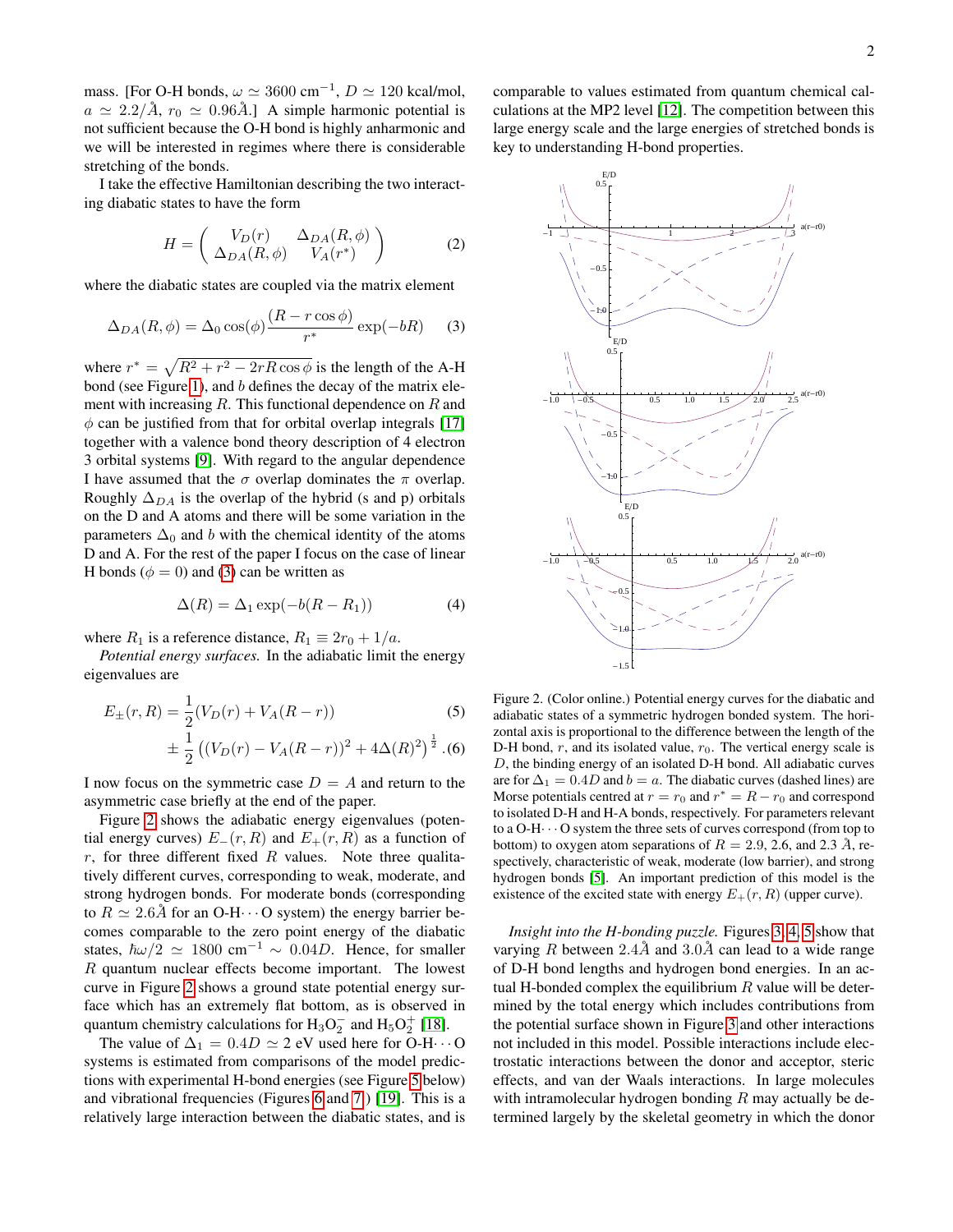and acceptor atom are imbedded. Similarly, in water-hydroxyl overlayers on metal surfaces, the distance  $R$  is largely determined by the lattice constant of the substrate [\[2\]](#page-3-2). This provides insight into the origin of the H-bond puzzle because the identity of the donor and acceptor atoms determines the Hamiltonian parameters except  $R$ , whose equilibrium value will be determined by residual interactions.



<span id="page-2-1"></span>Figure 3. (Color online.) Contour plot of the ground state potential energy surface (for a symmetric donor acceptor-system) as a function of the D-H bond length  $a(r - r_0)$  (horizontal axis) and the donoracceptor distance  $a(R - 2r_0)$  (vertical axis). Note that as R varies a wide range of equilibrium bond lengths  $r_m(R)$  are possible. For this plot  $\Delta_1 = 0.4D$  and  $b = a$ . The contour spacing is 0.07D and darker shades represent lower energies.



<span id="page-2-2"></span>Figure 4. (Color online.) Correlation between the H-bond energy and donor-acceptor distance  $R$  (in  $\AA$ ). Solid line is for the model Hamiltonian with  $b = a = 2.2/\mathring{A}$ ,  $\Delta_1 = 0.4D$ . The dashed curve is an empirical relation,  $E_{HB} = E_{max} \exp(k(R_0 - R))$  with  $k = 5.1$ ,  $R_0 = 2.4\text{Å}$ , and  $E_{max} = 27$  kcal/mol = 0.25D for O-H $\cdots$ O bonds[\[5\]](#page-4-1).

*H-bond energies.* Figure [4](#page-2-2) shows a favourable comparison between the calculated binding energies as a function of R with an empirical relation for  $O-H \cdot \cdot \cdot O$  bonds [\[5\]](#page-4-1).

*Bond lengths.* In the adiabatic limit, the equilibrium D-H bond length  $r$  for a fixed  $R$ , is determined by the minimum of  $E_{-}(r, R)$  (see Figure [5\)](#page-2-0). With decreasing R the D-H bond length increases from its non-interacting value  $r_0 \simeq 0.96\text{\AA}$ to  $R/2$  for a symmetric bond associated with a barrierless

potential well. Figure [5](#page-2-0) shows that the bond lengths calculated from the minimum of  $E_-(r, R)$  are significantly less than those observed experimentally for  $R \leq 2.6\text{\AA}$ . This difference is attributed to the importance of quantum nuclear effects which become when the energy barrier is comparable to the zero point energy of the D-H stretch vibration. A signature of such quantum effects are isotope effects. Indeed this can be seen by comparing the crystal structure of  $CrHO<sub>2</sub>$  and  $CrDO<sub>2</sub>$ ; in the former the O-H-O bond appears to be symmetric and  $R = 2.49 \pm 0.02 \AA$ , whereas the O-D-O bond is asymmetric with an O-D bond length of  $0.96 \pm 0.04$ Å, with  $R = 2.55 \pm 0.02\text{Å}$  [\[20\]](#page-4-13).



<span id="page-2-0"></span>Figure 5. (Color online.) Correlation between the D-H bond length r and the D-A distance R. Both lengths are in units of  $A$ . The solid curves is the bond length deduced from the minimum of the adiabatic potential for  $b = a$  and  $\Delta(R) = 0.4D$ . For the moderate to strong H-bonds which occur for  $R < 2.5\text{Å}$  quantum nuclear motion will significantly increase the D-H bond length because the energy barrier becomes comparable to the zero point energy. The dots are experimental data for O-H· · · O bonds in a wide range of crystal structures and are taken from Figure 6 in [\[22\]](#page-4-14). The dashed line corresponds to symmetric bonds ( $r = R/2$ ).

*Vibrational frequencies.* As the distance R decreases there is a significant softening of the frequency of the D-H stretch vibration. In the adiabatic limit this frequency is given by the curvature at the bottom of the potential  $E_{-}(r, R)$  (see Figure [6\)](#page-3-3). The latter has been proposed as a measure of the strength of an H-bond [\[3\]](#page-3-5). Generally, it is expected that when the quantum nuclear motion is taken into account the actual vibrational frequency will be less than adiabatic harmonic frequency.

*A key prediction of the model*. The energy eigenvalue  $E_{+}(r, R)$  describes the potential energy curve of a low lying excited state (see Figure [2\)](#page-1-1) which reflects the quantum mechanical character of the H-bond. This state would not exist if the H-bond is purely classical and electrostatic. This "twin excited state" is the analogue of the  ${}^{1}B_{2u}$  state in benzene, of the  ${}^{1}B_{2}$  state in semibulvalene [\[9\]](#page-4-4), and of the lowlying electronic state in the Creutz-Taube ion associated with delocalized mixed valence [\[21\]](#page-4-15). Hence, for strong hydrogen bond complexes there should be an electronic excited state with energy of approximately  $2\Delta \sim 4$  eV (corresponding to a wavelength of about 300 nm). The transition dipole moment is approximately equal to twice the ground state dipole moment of an isolated OH bond,  $2\vec{d}_{OH} \sim 2$  Debye, suggested a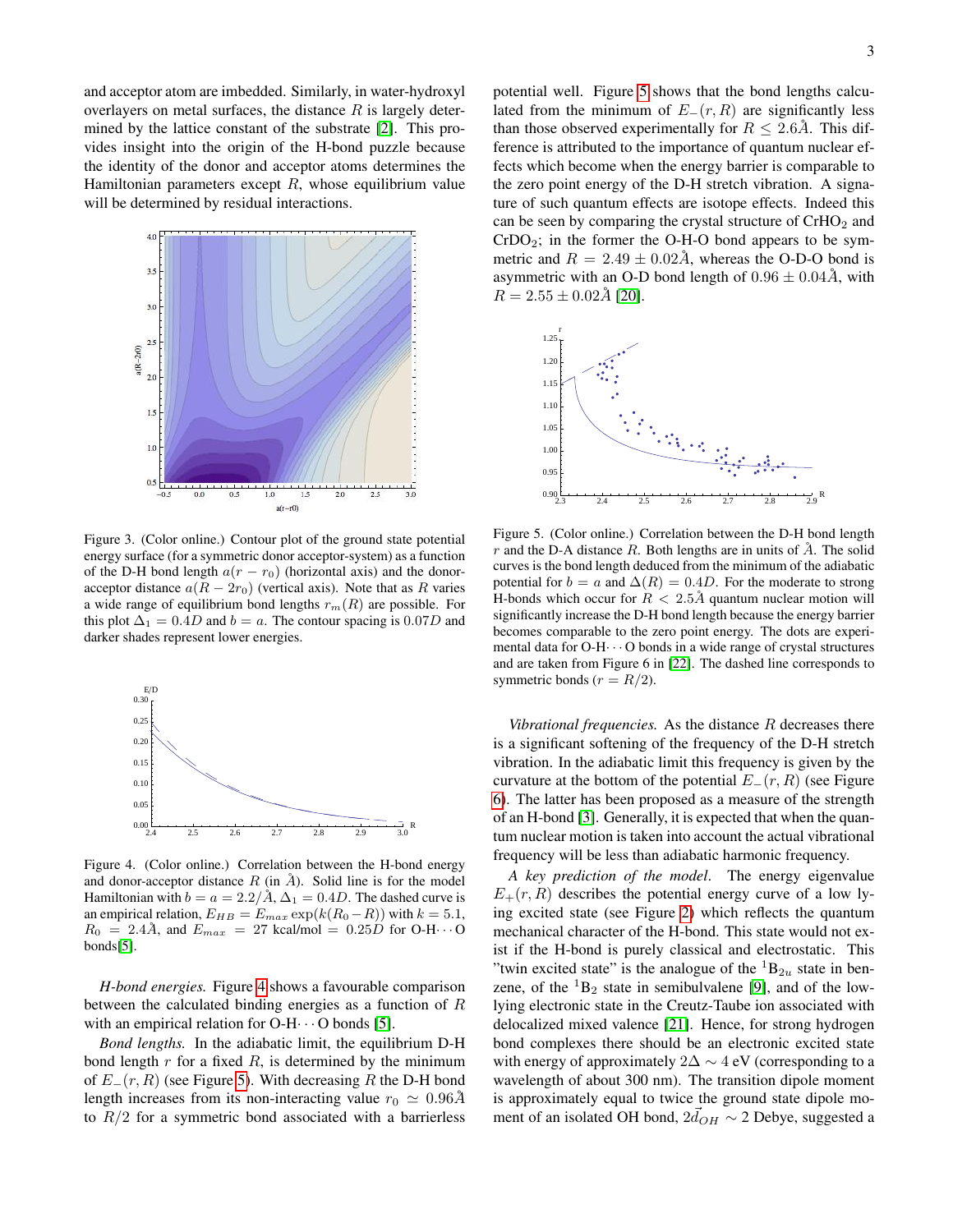

<span id="page-3-3"></span>Figure 6. (Color online.) Softening of the D-H stretch frequency  $\Omega$ (in cm<sup>-1</sup>) with decreasing donor-acceptor distance R (in  $\AA$ ). Solid line is the harmonic frequency for the model Hamiltonian with  $b = a$ and  $\Delta_1 = 0.4D$ . The dots are experimental data for a wide range of complexes and are taken from Figure 4 in Ref. [6.](#page-4-2)

significant absorption intensity. The curve  $E_+(r, R)$  has only a single minimum as a function of  $r$  and so in this excited state the H-atom will be delocalised between the donor and acceptor. For strong bonds the curvature of the adiabatic potential of the excited state is clearly larger than that of the ground state. Hence, the corresponding vibrational frequency will be larger than in the ground state, as it is in benzene and semibulvalene [\[9\]](#page-4-4). The intensity of the transition will be reduced by Franck-Condon factors describing the overlap of the nuclear wave functions in the ground and excited state. For weak bonds these overlaps may be small. Since  $\Delta(R)$  decreases with increasing  $R$  the energy of this excited state will also decrease with increasing  $R$ , implying that exciting to this state will lead to photo-dissociation of the H-bond. I am unaware of any experimental investigations that have looked for this excited state in the UV.

*Asymmetric bonds.* We now consider the case where the proton affinity (PA) of the donor  $(D_D)$  and of the acceptor  $(D_A)$  are unequal, i.e.,  $\epsilon \equiv D_D - D_A \neq 0$ . Gilli and Gilli [\[5\]](#page-4-1) have noted the "PA,  $pK_a$  equalisation principle": the strongest hydrogen bonds occur when the donor and acceptor have the same proton affinity. This occurs naturally in our two-state Hamiltonian. For example, for very short D-A distances and large  $\Delta$ , the H-bond energy is approximately,  $\epsilon - \sqrt{\epsilon^2 + \Delta^2}$ , which has its largest value for  $\epsilon = 0$ . Figure [7](#page-3-4) shows the softening of the D-H stretch frequency as a function of  $\epsilon$ , compared to experimental data [\[23\]](#page-4-16).

*Quantum and isotope effects.* The above discussion treated the nuclear degrees of freedom classically, but noted that quantum nuclear effects may have a significant effect on equilibrium bond lengths, particular for strong H-bonds. Significant isotope effects are observed experimentally [\[6\]](#page-4-2) and arise due to the zero point motion of the hydrogen atom. Furthermore, quantum nuclear effects may play an important role in water [\[24\]](#page-4-17), in water-hydroxyl overlayers on metal surfaces [\[2\]](#page-3-2), and in some proton transfer reactions in enzymes [\[25\]](#page-4-18). For strong bonds where the potential is very anharmonic quantum nuclear effects will also be important [\[3\]](#page-3-5). The model



<span id="page-3-4"></span>Figure 7. (Color online.) Softening of the D-H stretch frequency  $\Omega$  (in units of cm<sup>-1</sup>) with decreasing difference between the proton affinity of the acceptor and the donor ( $\epsilon$  in units of kJ/mol). The solid line is the harmonic frequency of the model Hamiltonian with  $R = 2r_0 + 1/a \simeq 2.4\AA$ ,  $\Delta_1 = 0.4D_A$ ,  $D_A = 120$  kcal/mol. The dots are experimental data [\[23\]](#page-4-16).

Hamiltonian provides a natural means to describe these effects if the the hydrogen atom co-ordinate  $r$  is treated quantum mechanically. The harmonic limit corresponds to a spin-boson model which has an analytical solution in terms of continued fractions [\[27\]](#page-4-19). The fully quantum Morse potential has an exact analytical solution and an algebraic representation in terms of creation and annihilation operators [\[28\]](#page-4-20). Hence, an algebraic treatment of the quantum version of the model Hamiltonian may also be possible, because the off-diagonal terms are independent of r.

In conclusion, the relatively simple effective Hamiltonian considered here provides a unified picture of a range of phenomena associated with hydrogen bonding. Futhermore, it predicts an excited state which should lead to photo-disassociation of an H-bonded complex. Future work could consider non-linear bonds and the associated vibrational bending modes, and correlations between  $R$  and vibrational absorption intensities and NMR chemical shifts. It would be worthwhile to provide a more rigorous justification of the diabatic state Hamiltonian from quantum chemistry. This may be done in a similar systematic manner as has been done for the excited states of the chromophore of the Green Fluorescent Protein [\[26\]](#page-4-21).

I thank N. Hush, S. Olsen and J. Reimers for providing many insights about diabatic states. Discussions with X. Huang are also acknowledged. I thank X. Li, L. McKemmish, J. Reimers, and S. Shaik for helpful comments on a draft manuscript. Financial support was received from an Australian Research Council Discovery Project grant (DP0877875).

<span id="page-3-0"></span>∗ [email: r.mckenzie@uq.edu.au](mailto:email: r.mckenzie@uq.edu.au)

- <span id="page-3-1"></span>[1] T.C. Berkelbach, H.-S. Lee, and M.E. Tuckerman, Phys. Rev. Lett. 103, 238302 (2009).
- <span id="page-3-2"></span>[2] X.-Z. Li et al., Phys. Rev. Lett. **104**, 066102 (2010).
- <span id="page-3-5"></span>[3] X.-Z. Li, B. Walker, and A. Michaelides, Proc. Nat. Acad. Sci. (USA) 108, 6369 (2011).